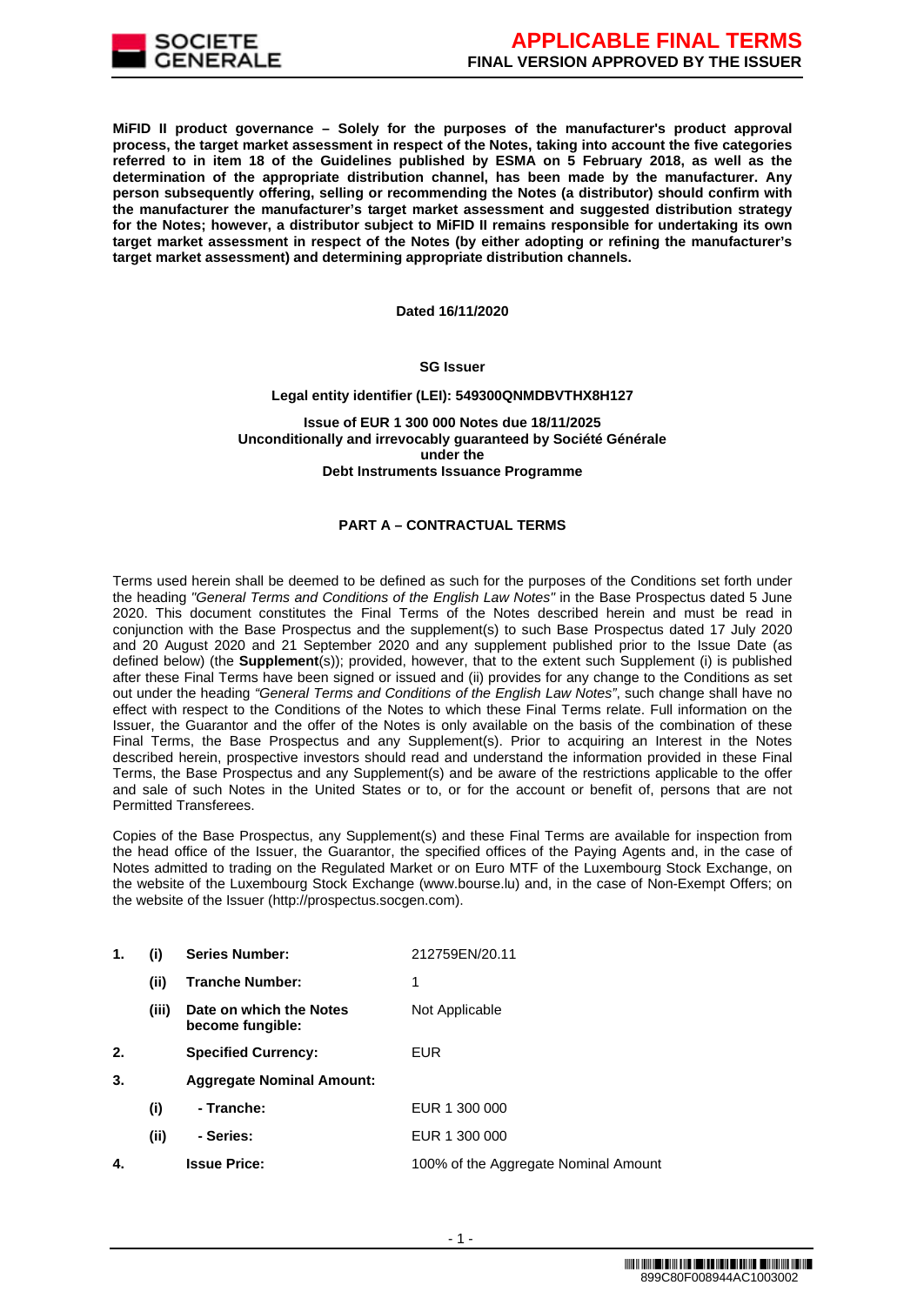

| 5.  |       | <b>Specified Denomination(s):</b>                                         | EUR 1 000                                                                                                                           |
|-----|-------|---------------------------------------------------------------------------|-------------------------------------------------------------------------------------------------------------------------------------|
| 6.  | (i)   | <b>Issue Date:</b><br>(DD/MM/YYYY)                                        | 18/11/2020                                                                                                                          |
|     | (ii)  | <b>Interest Commencement Date:</b>                                        | Not Applicable                                                                                                                      |
| 7.  |       | <b>Maturity Date:</b><br>(DD/MM/YYYY)                                     | 18/11/2025                                                                                                                          |
| 8.  |       | <b>Governing law:</b>                                                     | English law                                                                                                                         |
| 9.  | (i)   | <b>Status of the Notes:</b>                                               | Unsecured                                                                                                                           |
|     | (ii)  | Date of corporate authorisation<br>obtained for the issuance of<br>Notes: | Not Applicable                                                                                                                      |
|     | (iii) | <b>Type of Structured Notes:</b>                                          | <b>Index Linked Notes</b>                                                                                                           |
|     |       |                                                                           | The provisions of the following Additional Terms and<br>Conditions apply:<br>Additional Terms and Conditions for Index Linked Notes |
|     | (iv)  | <b>Reference of the Product:</b>                                          | Not Applicable                                                                                                                      |
| 10. |       | <b>Interest Basis:</b>                                                    | See section "PROVISIONS RELATING TO INTEREST (IF<br>ANY) PAYABLE" below.                                                            |
| 11. |       | <b>Redemption/Payment Basis:</b>                                          | See section "PROVISIONS RELATING TO REDEMPTION"<br>below.                                                                           |
| 12. |       | Issuer's/Noteholders'<br>redemption option:                               | See section "PROVISIONS RELATING TO REDEMPTION"<br>below.                                                                           |

# **PROVISIONS RELATING TO INTEREST (IF ANY) PAYABLE**

| 13. | <b>Fixed Rate Note Provisions:</b>                    | Not Applicable |
|-----|-------------------------------------------------------|----------------|
| 14. | <b>Floating Rate Note Provisions:</b>                 | Not Applicable |
| 15. | <b>Structured Interest Note</b><br><b>Provisions:</b> | Not Applicable |
| 16. | <b>Zero Coupon Note Provisions:</b>                   | Not Applicable |

#### **PROVISIONS RELATING TO REDEMPTION**

| 17. | <b>Redemption at the option of the</b> Not Applicable<br><b>Issuer:</b> |                                                                                                                                                                |  |
|-----|-------------------------------------------------------------------------|----------------------------------------------------------------------------------------------------------------------------------------------------------------|--|
| 18. | <b>Redemption at the option of the</b> Not Applicable<br>Noteholders:   |                                                                                                                                                                |  |
| 19. | <b>Automatic Early Redemption:</b>                                      | Not Applicable                                                                                                                                                 |  |
| 20. | <b>Final Redemption Amount:</b>                                         | Unless previously redeemed, the Issuer shall redeem the<br>Notes on the Maturity Date, in accordance with the following<br>provisions in respect of each Note: |  |
|     |                                                                         | Scenario 1:                                                                                                                                                    |  |
|     |                                                                         | If on Valuation Date(7), AverageTimeLevel(7, Strike) is<br>higher than or equal to 100%, then:                                                                 |  |

Final Redemption Amount = Specified Denomination x [100% + Min(Participation x 50%; Participation x (AverageTimeLevel(7, Strike) - 100%))]

# **Scenario 2:**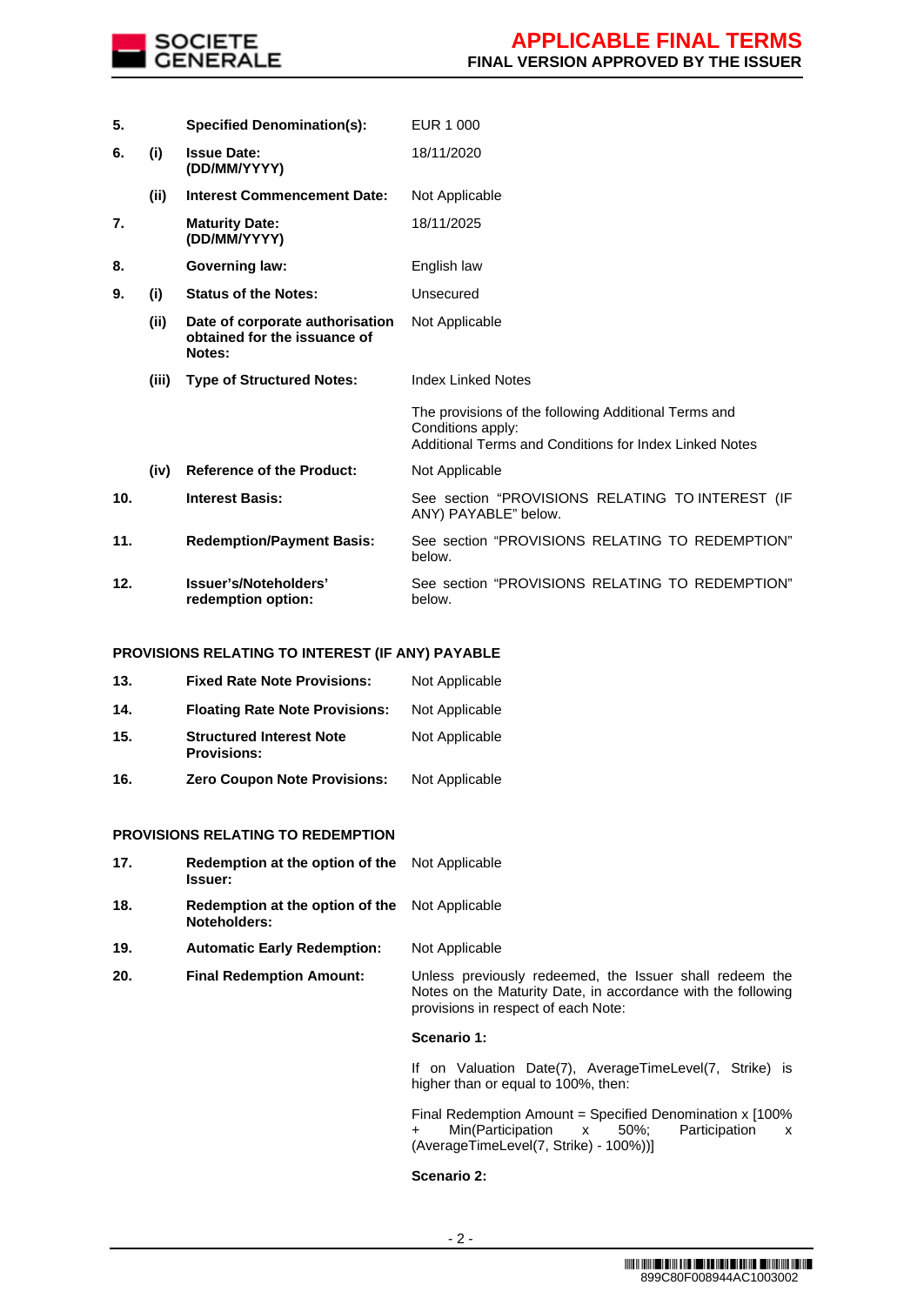

If on Valuation Date(7), AverageTimeLevel(7, Strike) is lower than 100% and a European Knock-In Event has not occurred, then:

Final Redemption Amount = Specified Denomination  $x$ [100%]

## **Scenario 3:**

Not Applicable

If on Valuation Date(7), AverageTimeLevel(7, Strike) is lower than 100% and a European Knock-In Event has occurred, then:

Final Redemption Amount = Specified Denomination  $x \upharpoonright$ AverageTimeLevel(7, Strike)]

Definitions relating to the Final Redemption Amount are set out in paragraph 27(ii) "Definitions relating to the Product".

- **21. Physical Delivery Notes Provisions:**
- **22. Credit Linked Notes Provisions:** Not Applicable
- **23. Bond Linked Notes Provisions:** Not Applicable
- **24. Trigger redemption at the option of the Issuer:** Applicable as per Condition 5.6 of the General Terms and **Conditions** 10% of the Aggregate Nominal Amount

**- Outstanding Amount Trigger Level:**

**25. Early Redemption for tax reasons, special tax reasons, regulatory reasons, Force Majeure Event, Event of Default, or at the option of the Calculation Agent pursuant to the Additional Terms and Conditions:** Early Redemption Amount: Market Value

**PROVISIONS APPLICABLE TO THE UNDERLYING(S) IF ANY 26. (i) Underlying(s):** The following Index as defined below:

> **Index Name Bloomberg Ticker Index Sponsor Exchange Website** Solactive Industrial Robotics & Automation AR5% EUR Index SOLIROBE<sup>Solactive</sup> AG Each exchange on which securities comprised in the Index are traded, from time to time, as www.solactive.com determined by the Index Sponsor.

> > specified in the table above.

- **(ii) Information relating to the past and future performances of the Underlying(s) and volatility:**
- **(iii) Provisions relating, amongst others, to the Market Disruption**  The provisions of the following Additional Terms and Conditions apply:
	- **Event(s) and/or Extraordinary Event(s) and/or any additional disruption event(s) as described in the relevant Additional Terms and Conditions:** Additional Terms and Conditions for Index Linked Notes
- **(iv) Other information relating to the Underlying(s):**

Information or summaries of information included herein with respect to the Underlying(s), has been extracted from general databases released publicly or by any other available

The information relating to the past and future performances of the Underlying(s) and volatility are available on the source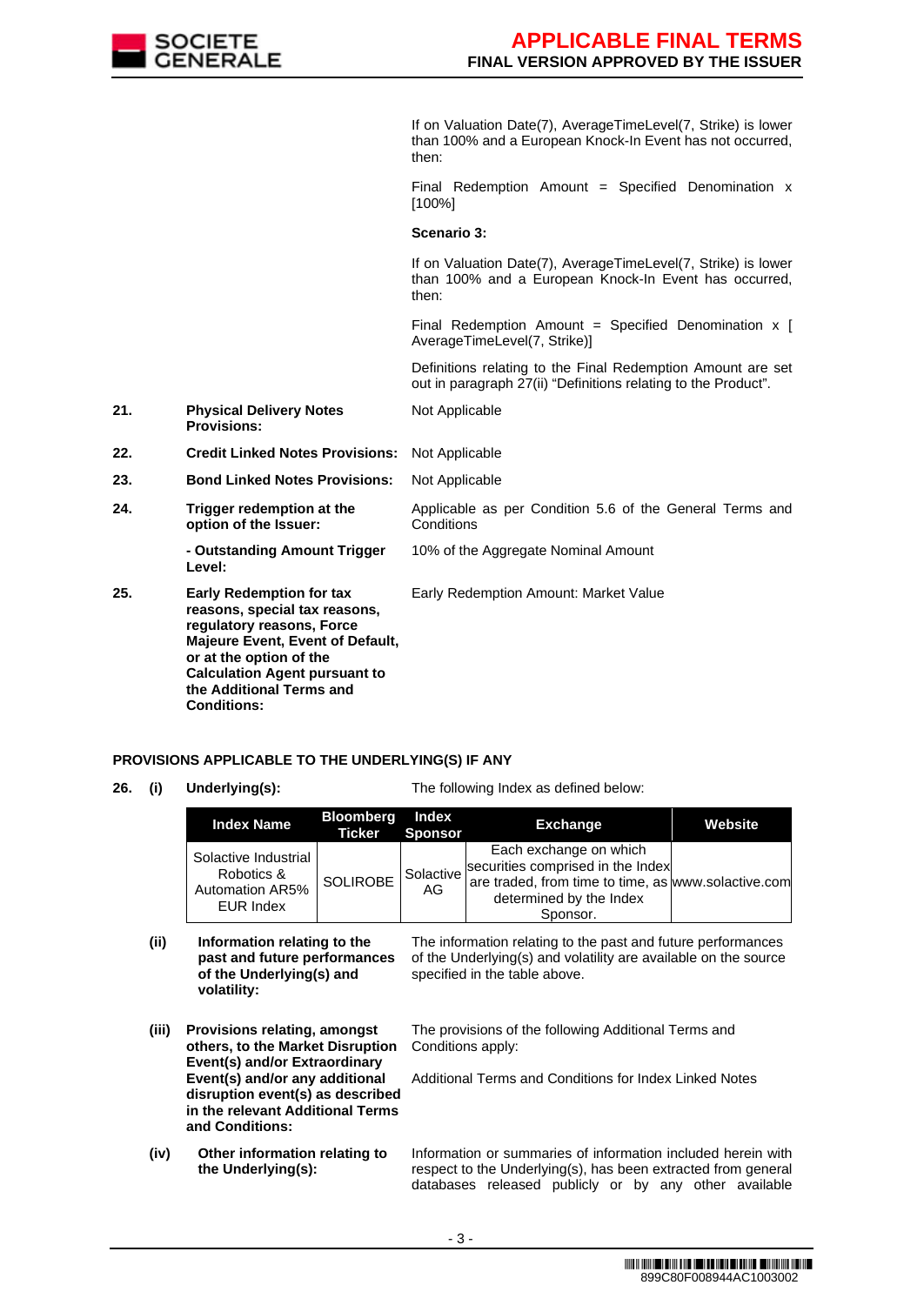

information.

Each of the Issuer and the Guarantor confirms that such information has been accurately reproduced and that, so far as it is aware and is able to ascertain from information published, no facts have been omitted which would render the reproduced information inaccurate or misleading.

## **DEFINITIONS APPLICABLE TO INTEREST (IF ANY), REDEMPTION AND THE UNDERLYING(S) IF ANY**

**27. (i) Definitions relating to date(s):** Applicable

11/11/2020

**Valuation Date(0): (DD/MM/YYYY)**

**Valuation Date(i) (i from 1 to 7)**

|                                           | (DD/MM/YYYY)                            | i                                                                                                                                                     | <b>Valuation Date(i)</b>                                                                                                                            |  |  |
|-------------------------------------------|-----------------------------------------|-------------------------------------------------------------------------------------------------------------------------------------------------------|-----------------------------------------------------------------------------------------------------------------------------------------------------|--|--|
|                                           |                                         | 1                                                                                                                                                     | 11/12/2020                                                                                                                                          |  |  |
|                                           |                                         | $\overline{2}$                                                                                                                                        | 11/01/2021                                                                                                                                          |  |  |
|                                           |                                         | 3                                                                                                                                                     | 11/02/2021                                                                                                                                          |  |  |
|                                           |                                         | 4                                                                                                                                                     | 11/08/2025                                                                                                                                          |  |  |
|                                           |                                         | 5                                                                                                                                                     | 11/09/2025                                                                                                                                          |  |  |
|                                           |                                         | 6                                                                                                                                                     | 10/10/2025                                                                                                                                          |  |  |
|                                           |                                         | $\overline{7}$                                                                                                                                        | 11/11/2025                                                                                                                                          |  |  |
| (ii)                                      | Definitions relating to the<br>Product: | Applicable, all or part of the Definitions relating to the Product<br>being those used in the Additional Terms and Conditions<br>relating to Formulae |                                                                                                                                                     |  |  |
|                                           | <b>European Knock-In Event</b>          | Calculation                                                                                                                                           | is deemed to have occurred, as determined by the<br>Agent,<br>Valuation<br>if<br>$Date(7)$ ,<br>on<br>AverageTimeLevel(7, Strike) is lower than 70% |  |  |
| AverageTimeLevel(i, Strike)<br>$(i = 7)$  |                                         | means the Arithmetic Average, for t from 4 to i, of Level(t,<br>Strike)                                                                               |                                                                                                                                                     |  |  |
|                                           | Level(i, Strike)<br>(i from 4 to 7)     |                                                                                                                                                       | means (S(i) / Strike)                                                                                                                               |  |  |
|                                           | Price(i)<br>(i from 0 to 3)             | means S(i)                                                                                                                                            |                                                                                                                                                     |  |  |
|                                           | S(i)<br>(i from 0 to 7)                 |                                                                                                                                                       | means in respect of any Valuation Date(i) the Closing Price<br>of the Underlying                                                                    |  |  |
|                                           | <b>Strike</b>                           |                                                                                                                                                       | means AverageTimePrice(t1,t2)                                                                                                                       |  |  |
| AverageTimePrice(t1,t2)<br>$(t1=0, t2=3)$ |                                         |                                                                                                                                                       | means the Arithmetic Average, for i from t1 to t2, of Price(i)                                                                                      |  |  |

# **PROVISIONS RELATING TO SECURED NOTES**

**Participation** 240%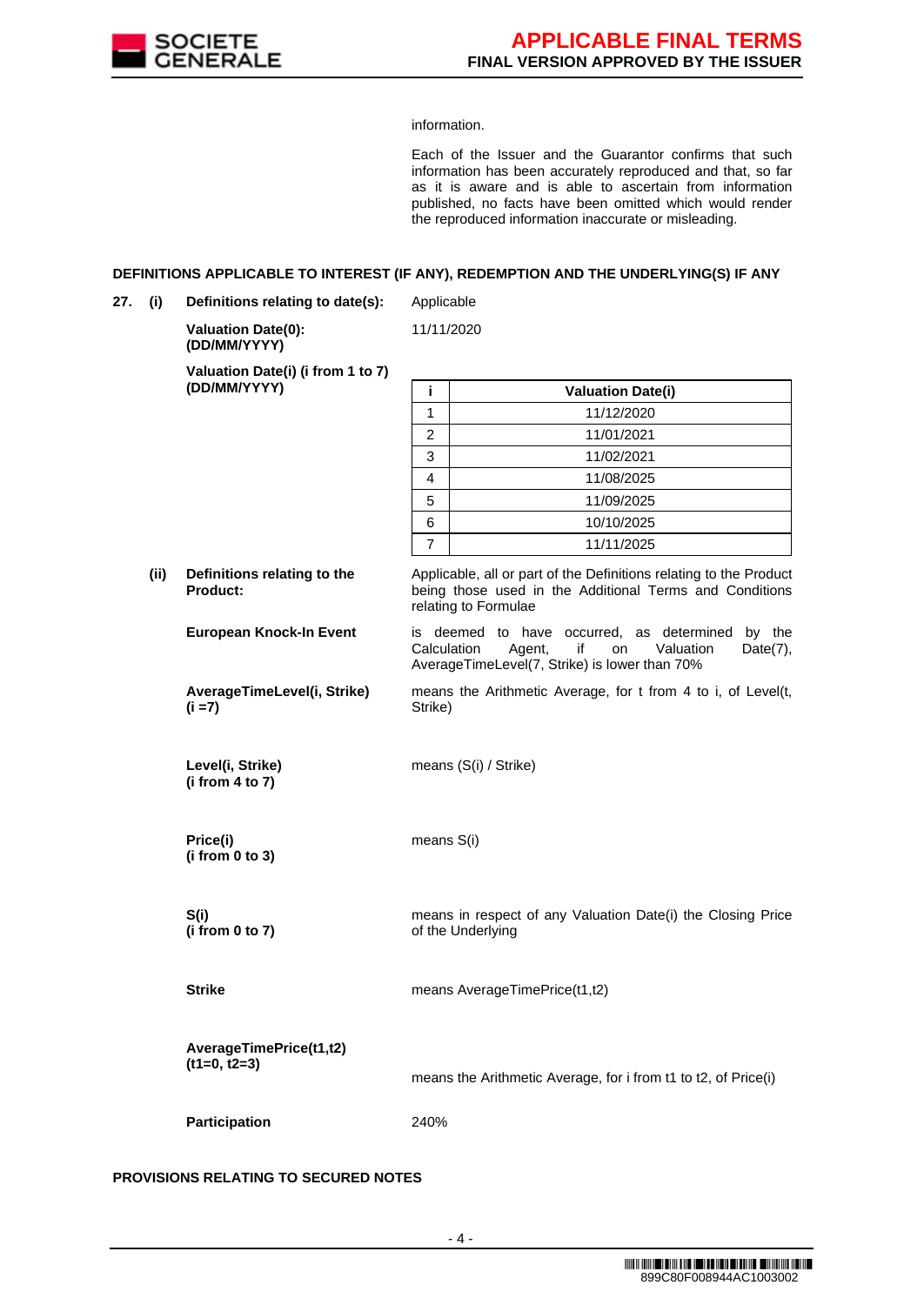

| 28. |      | <b>Secured Notes Provisions:</b>                                                                    | Not Applicable                                                                                                                |
|-----|------|-----------------------------------------------------------------------------------------------------|-------------------------------------------------------------------------------------------------------------------------------|
|     |      | <b>GENERAL PROVISIONS APPLICABLE TO THE NOTES</b>                                                   |                                                                                                                               |
| 29. |      | Provisions applicable to<br>payment date(s):                                                        |                                                                                                                               |
|     |      | - Payment Business Day:                                                                             | <b>Following Payment Business Day</b>                                                                                         |
|     |      | - Financial Centre(s):                                                                              | Not Applicable                                                                                                                |
| 30. |      | Form of the Notes:                                                                                  |                                                                                                                               |
|     | (i)  | Form:                                                                                               | Non-US Registered Global Note registered in the name of a<br>nominee for a common depositary for Euroclear and<br>Clearstream |
|     | (ii) | New Global Note (NGN -<br>bearer Notes) / New<br>Safekeeping Structure (NSS -<br>registered Notes): | No.                                                                                                                           |
| 31. |      | <b>Redenomination:</b>                                                                              | Not Applicable                                                                                                                |
| 32. |      | <b>Consolidation:</b>                                                                               | Applicable as per Condition 14.2 of the General Terms and<br>Conditions                                                       |
| 33. |      | <b>Partly Paid Notes Provisions:</b>                                                                | Not Applicable                                                                                                                |
| 34. |      | <b>Instalment Notes Provisions:</b>                                                                 | Not Applicable                                                                                                                |
| 35. |      | Masse:                                                                                              | Not Applicable                                                                                                                |
| 36. |      | <b>Dual Currency Note Provisions:</b>                                                               | Not Applicable                                                                                                                |
| 37. |      | <b>Additional Amount Provisions</b><br>for Italian Certificates:                                    | Not Applicable                                                                                                                |
| 38. |      | Interest Amount and/or the<br><b>Redemption Amount switch at</b><br>the option of the Issuer:       | Not Applicable                                                                                                                |
| 39. |      | <b>Portfolio Linked Notes</b><br><b>Provisions:</b>                                                 | Not Applicable                                                                                                                |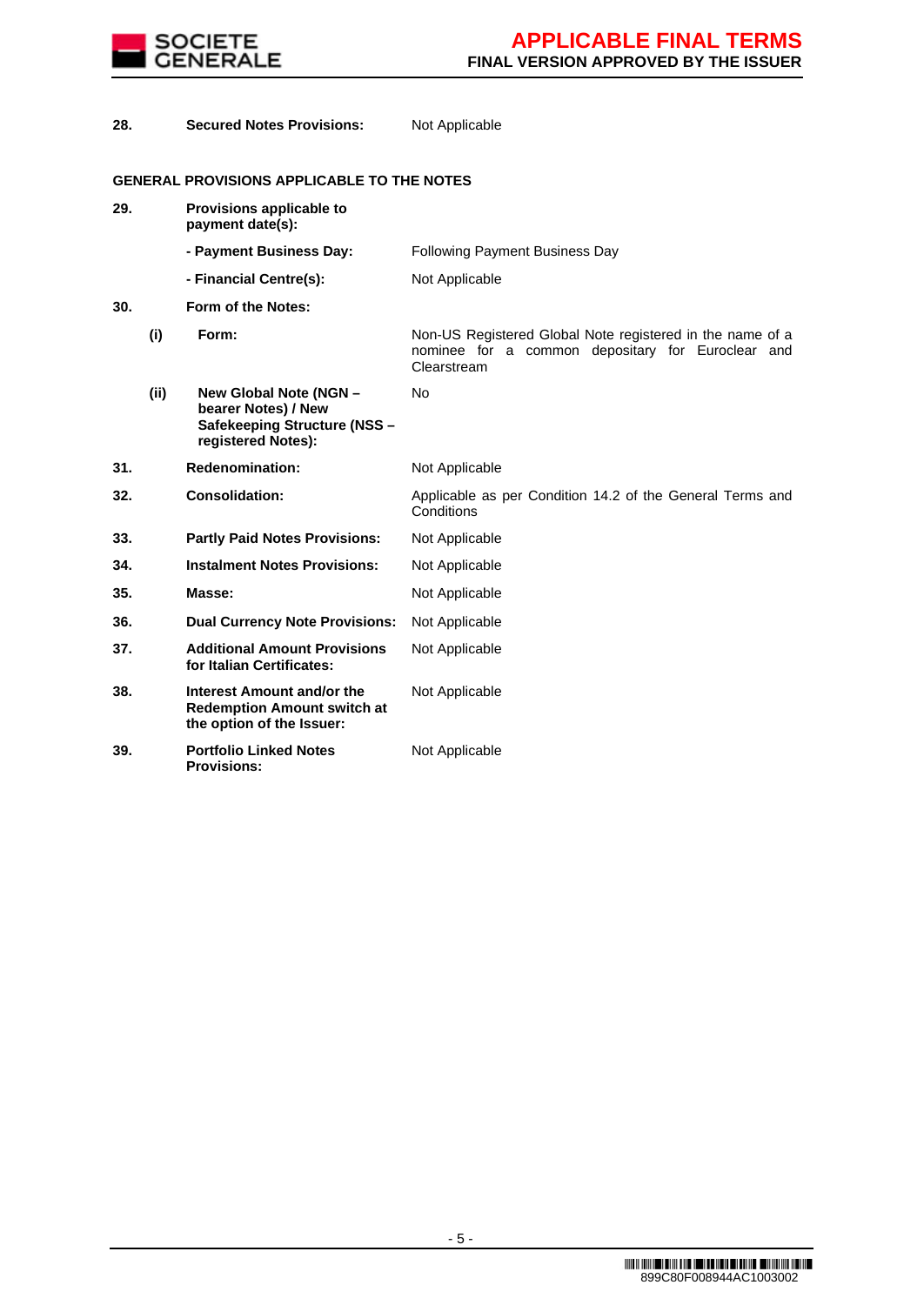

# **PART B – OTHER INFORMATION**

## **1. LISTING AND ADMISSION TO TRADING**

**Swiss Exchange:**

**(i) Listing:** None **(ii) Admission to trading:** Not Applicable **(iii) Estimate of total expenses related to admission to trading:** Not Applicable **(iv) Information required for Notes to be listed on SIX**  Not Applicable

## **2. RATINGS**

The Notes to be issued have not been rated.

#### **3. INTERESTS OF NATURAL AND LEGAL PERSONS INVOLVED IN THE ISSUE/OFFER**

Save for fees, if any, payable to the Dealer, and so far as the Issuer is aware, no person involved in the issue of the Notes has an interest material to the offer.

The Dealer and its affiliates have engaged, and may in the future engage, in investment banking and/or commercial banking transactions with, and may perform other services for, the Issuer and its affiliates in the ordinary course of business.

Société Générale will ensure the roles of provider of hedging instruments to the Issuer of the Notes and Calculation Agent of the Notes.

The possibility of conflicts of interest between the different roles of Société Générale on one hand, and between those of Société Générale in these roles and those of the Noteholders on the other hand cannot be excluded.

Furthermore, given the banking activities of Société Générale, conflicts may arise between the interests of Société Générale acting in these capacities (including business relationship with the issuers of the financial instruments being underlyings of the Notes or possession of non public information in relation with them) and those of the Noteholders. Finally, the activities of Société Générale on the underlying financial instrument(s), on its proprietary account or on behalf of its customers, or the establishment of hedging transactions, may also have an impact on the price of these instruments and their liquidity, and thus may be in conflict with the interests of the Noteholders.

## **4. REASONS FOR THE OFFER AND USE OF PROCEEDS**

| (i) | Reasons for the offer and |                                       |  |  |  |  | The net proceeds from each issue of Notes will be applied for |
|-----|---------------------------|---------------------------------------|--|--|--|--|---------------------------------------------------------------|
|     | use of proceeds:          |                                       |  |  |  |  | the general financing purposes of the Société Générale        |
|     |                           | Group, which include making a profit. |  |  |  |  |                                                               |

- **(ii) Estimated net proceeds:** Not Applicable
- **(iii) Estimated total expenses:** Not Applicable
- **5. INDICATION OF YIELD** *(Fixed Rate Notes only)* Not Applicable

#### **6. HISTORIC INTEREST RATES** *(Floating Rate Notes only)*

Not Applicable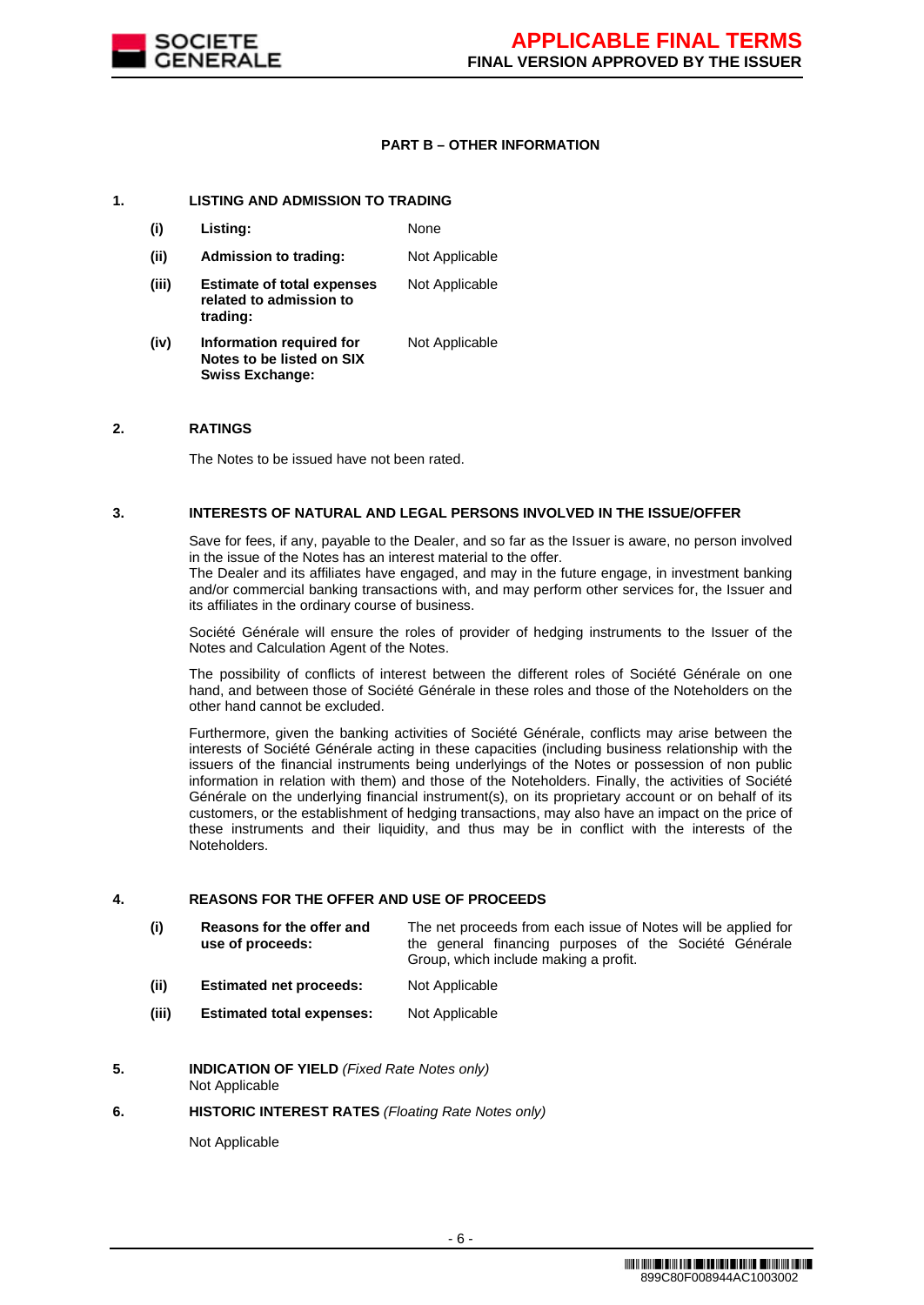

### **7. PERFORMANCE AND EFFECT ON VALUE OF INVESTMENT**

## **(i) PERFORMANCE OF FORMULA, EXPLANATION OF EFFECT ON VALUE OF INVESTMENT**  *(Structured Notes only)*

During the lifetime of the Notes, the market value of these Notes may be lower than the invested capital. Furthermore, an insolvency of the Issuer and/or the Guarantor may cause a total loss of the invested capital.

**The attention of the investors is drawn to the fact that they could sustain an entire or a partial loss of their investment.**

**(ii) PERFORMANCE OF RATE(S) OF EXCHANGE AND EXPLANATION OF EFFECT ON VALUE OF INVESTMENT** (*Dual Currency Notes only*)

Not Applicable

# **8. OPERATIONAL INFORMATION**

**(i) Security identification code(s): - ISIN code:** XS2175798565

**- Common code:** 217579856

**(ii) Clearing System(s):** Euroclear Bank S.A/N.V. (**Euroclear) /** Clearstream Banking *société anonyme* (**Clearstream**)

**(iii) Delivery of the Notes:** Delivery against payment

| (iv) | <b>Calculation Agent:</b>               | Société Générale<br>Tour Société Générale<br>17 Cours Valmy<br>92987 Paris La Défense Cedex<br>France                                                                                                                                                                                                              |
|------|-----------------------------------------|--------------------------------------------------------------------------------------------------------------------------------------------------------------------------------------------------------------------------------------------------------------------------------------------------------------------|
| (v)  | Paying Agent(s):                        | Société Générale Luxembourg SA<br>11, avenue Emile Reuter<br>2420 Luxembourg<br>Luxembourg                                                                                                                                                                                                                         |
| (vi) | Eurosystem eligibility of the<br>Notes: | No. Whilst the designation is specified as "no" at the date of<br>these Final Terms, should the Eurosystem eligibility criteria b<br>amended in the future such that the Notes are capable of<br>meeting them the Notes may then be deposited with one of<br>the ICCDs as common sofokeeper (and registered in the |

eligibility criteria be are capable of sited with one of the ICSDs as common safekeeper (and registered in the name of a nominee of one of the ICSDs acting as common safekeeper). Note that this does not necessarily mean that the Notes will then be recognised as eligible collateral for Eurosystem monetary policy and intraday credit operations by the Eurosystem at any time during their life. Such recognition will depend upon the ECB being satisfied that Eurosystem eligibility criteria have been met.

| (vii) | Address and contact details of Société Générale |                                            |
|-------|-------------------------------------------------|--------------------------------------------|
|       | Société Générale for all                        | Tour Société Générale                      |
|       | administrative                                  | 17 Cours Valmy                             |
|       | communications relating to the                  | 92987 Paris La Défense Cedex               |
|       | Notes:                                          | France                                     |
|       |                                                 | Name: Sales Support Services - Derivatives |
|       |                                                 | Tel: +33 1 57 29 12 12 (Hotline)           |
|       |                                                 | Email: clientsupport-deai@sgcib.com        |

## **9. DISTRIBUTION**